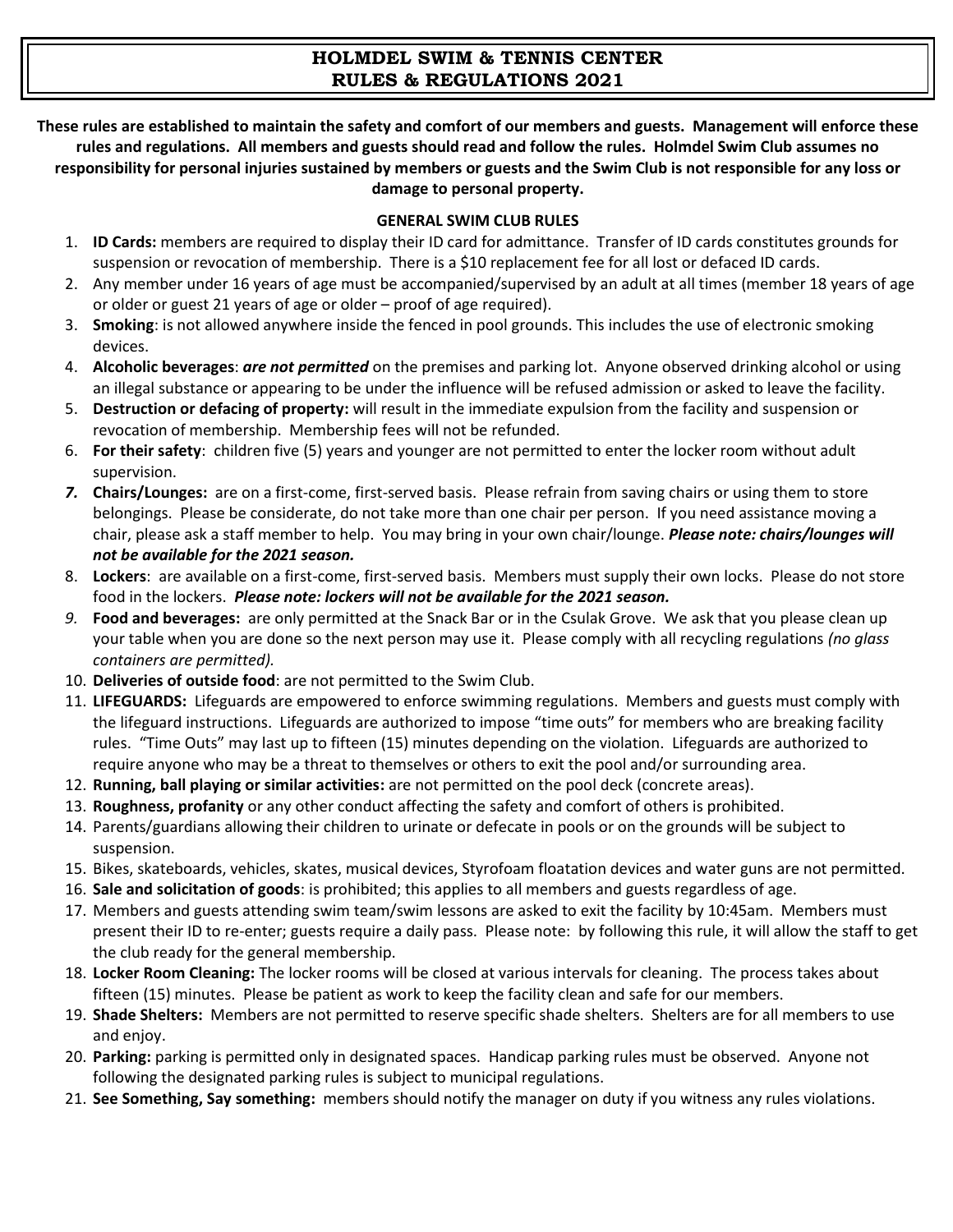#### **ADULT SWIM**

Adults Swim is done at the discretion of the manager on duty. The manager on duty will make a determination based on attendance and weather conditions if an adult swim is necessary. If an adult swim is called by the manager, it will be fifteen (15) minutes in duration.

### **THUNDER & LIGHTNING STORM**

### **"WHEN THUNDER ROARS, GO INDOORS"**

In the event of thunder or lightning, members & guests will be cleared from the water and surrounding area for their safety. Members, guests and staff are not safe congregating under trees or shelters. At the sound of thunder or sighting of lightning, the facility will be closed and cleared. Members and guests must exit the facility and seek shelter in their vehicles to wait for the storm to pass. Members shall not wait in any outside area of the facility. In the event the storm passes, the facility will reopen. The storm is considered over thirty (30) minutes after the last sound of thunder or sighting of lightning and there are evident signs of clearing (i.e. sky is not dark and threatening). If the facility closes due to bad weather, refunds or rain checks are not issued, regardless of the time the member or guests entered the facility.

#### **POOL CLOSING POLICY**

Swim Club management has the right to the close the facility or an individual pool at its' discretion and due to any of the following:

- 1. Inclement weather (see Thunder & Lightning Policy)
- 2. Concern for member safety, health and welfare.
- 3. Facility attendance.
- 4. Staff availability.
- 5. Operational/Mechanical difficulties.
- 6. Home swim meets, swim team events and other posted events (see bulletin board).
- 7. All pools will close fifteen (15) minutes before closing time. Locker rooms will close five (5) minutes before closing time.
- 8. If the facility has been closed until 5:00pm it will remain closed for the rest of the day.
- 9. All pool closings are communicated to members via email, Swim Club Facebook page, and Swim Club website.

### **POOL CLOSING – HYGIENE INCIDENT**

In the event of a hygiene incident, the affected pool will be closed for an indefinite amount of time. The closure will depend on the severity of the incident and the level of chlorine at the time of the incident. If the facility closes due to a hygiene incident, refunds or rain checks are not issued. Preventative measures can alleviate the frustration of having to close a pool due to one of these incidents. Please encourage children to use the restroom facilities often. All infants wearing diapers must wear swim diapers with rubber pants with snug fitting elastic waist and leg bands in the pool.

#### **GUEST ADMISSION POLICY**

- 1. Guests must be accompanied by a member at all times. Members who are under 16 years old must be accompanied by a guest who is 21 years of age or older.
- 2. Guest admissions are non-refundable. Rain checks are not issued.
- 3. Members are responsible for the actions of their guests.
- 4. There is a limit of five (5) guest passes per paid membership per day. If you know in advance you will have more than five (5) guests, please contact the manager prior to bringing your guests to the club for approval.
- 5. Members not declaring their guests are subject to suspension or revocation of membership.
- 6. Children twenty-four (24) months and under do not require a guest pass.
- 7. Non-swimming guests require a pass for admittance.
- 8. Guests are not permitted to enter the facility to look for their member host.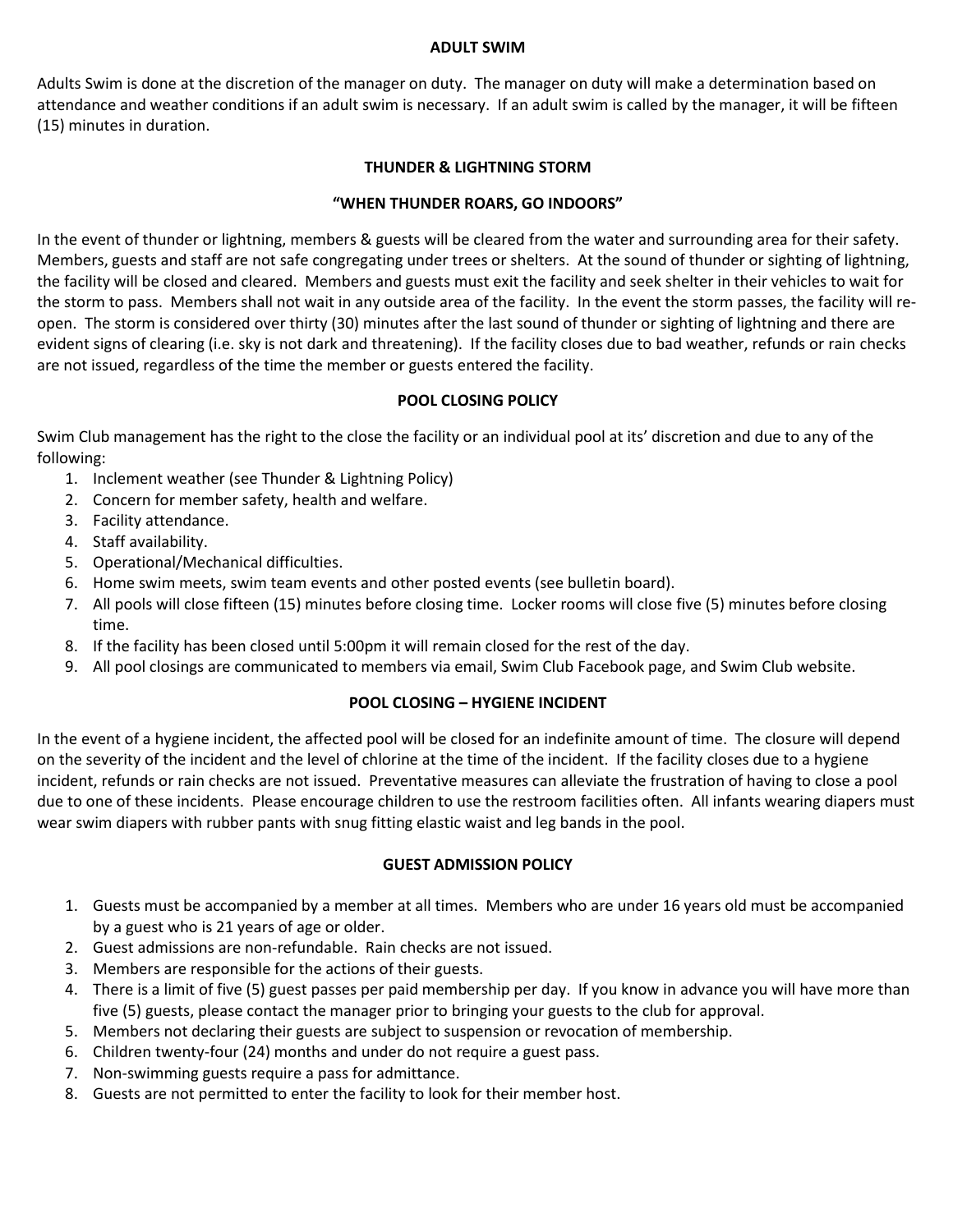### **SWIMMING REGULATIONS AS PER NEW JERSEY STATE PUBLIC BATHING CODE (SEC.8:26-5.4)**

| POOL RULES                                                                                                                                                                                                  |
|-------------------------------------------------------------------------------------------------------------------------------------------------------------------------------------------------------------|
| • ANY PERSON SHOWING EVIDENCE OF ANY COMMUNICABLE SKIN<br>DISEASE, SORE OR INFLAMED EYES, COLD, NASAL OR EAR<br>DISCHARGES OR ANY OTHER COMMUNICABLE DISEASE SHALL BE<br><b>DENIED ADMISSION</b>            |
| • ANY PERSON WITH EXCESSIVE SUNBURN, OPEN BLISTERS, CUTS, OR<br><b>BANDAGES SHALL BE DENIED ADMISSION</b>                                                                                                   |
| • DO NOT ENTER THE WATER IF YOU ARE EXPERIENCING OR<br><b>RECOVERING FROM DIARRHEA OR HAVE HAD ANY SIGNS OR</b><br><b>SYMPTOMS OF A GASTROINTESTINAL (STOMACH) DISEASE IN THE</b><br><b>PAST SEVEN DAYS</b> |
| • ALL CHILDREN IN DIAPERS MUST WEAR DIAPERS SPECIALLY DESIGNED<br>FOR IMMERSION IN WATER SUCH AS SWIMMING DIAPERS. DO NOT WASH<br><b>OUT SOILED DIAPERS IN THE BATHING WATER</b>                            |
| • CHILDREN SHOULD BE ENCOURAGED TO USE THE RESTROOM BEFORE<br><b>ENTERING THE WATER. IMMEDIATELY REPORT ANY "ACCIDENT" YOU</b><br><b>OBSERVE IN THE BATHING WATERS TO A LIFEGUARD</b>                       |
| • NO ANIMALS, EXCEPT FOR SERVICE ANIMALS, SHALL BE ALLOWED IN<br>THE SWIMMING POOL, WADING POOL, HOT TUB, OR SPA AREA,<br>DRESSING ROOMS, OR OTHER PARTS OF THE ENCLOSURE                                   |
| • GLASS CONTAINERS SHALL BE PROHIBITED IN THE FOOD AND DRINK<br><b>AREAS</b>                                                                                                                                |
| <b>• ALL PERSONS SHALL SHOWER BEFORE ENTERING THE WATER</b>                                                                                                                                                 |
| • CONDUCT WHICH ENDANGERS THE SAFETY AND COMFORT OF OTHERS<br><b>SHALL BE PROHIBITED</b>                                                                                                                    |
| • OUTDOOR BATHING SHALL BE PROHIBITED DURING AN ELECTRICAL<br><b>STORM</b>                                                                                                                                  |
| • PERSONS SUSPECTED OF BEING UNDER THE INFLUENCE OF DRUGS<br>OR ALCOHOL SHALL BE PROHIBITED FROM ENTERING THE WATER                                                                                         |
| Reorder: NHE-15297-NewJersey www.ComplianceSigns.com                                                                                                                                                        |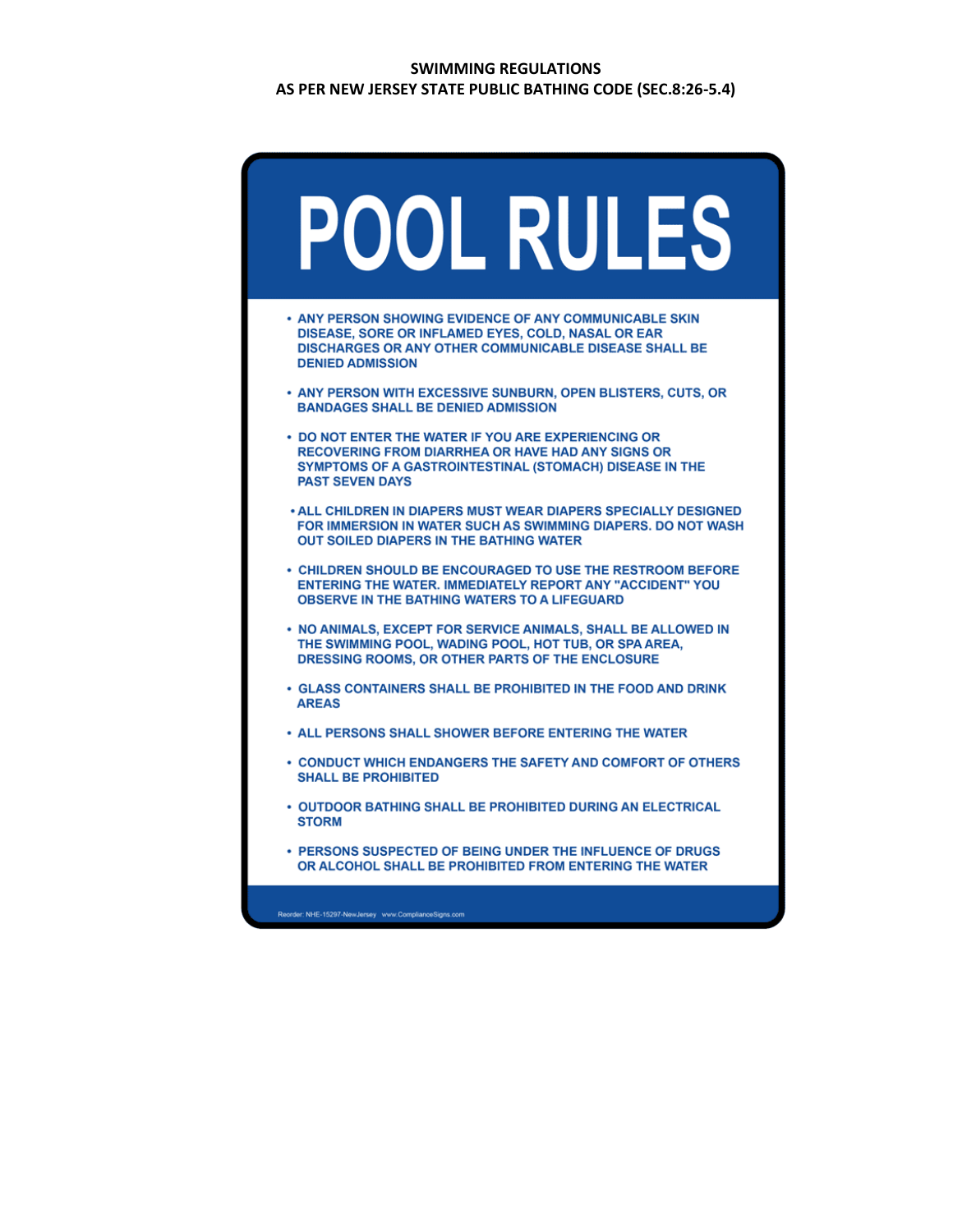### **GENERAL REGULATIONS**

- **1.** No one is allowed in any pool unless a lifeguard is on duty.
- **2.** It is prohibited to talk to lifeguards on duty except in the case of an emergency.
- **3.** Disposable diapers are prohibited from all pools. Swim diapers are permitted in all pools except the diving tank. As per the New Jersey State Bathing Code all children in swim diapers must wear plastic pants with snug fitting elastic waist and leg bands.
- **4.** Any injuries must be reported to the manager immediately.
- **5.** Proper bathing attire is required. Swimming in street clothes is not permitted.
- **6.** Playing or lingering on pool steps is not permitted.

#### **MAIN POOL**

- **1.** Diving and/or jumping off the sides are not permitted.
- **2.** Pool may be restricted to swimmers 16 years and over as directed by management (see adult swim)
- **3.** Disposable diapers are prohibited from all pools. Swim diapers are permitted in all pools except the diving tank. As per the New Jersey State Bathing Code all children in diapers must wear diapers specifically designed for immersion in water such as swimming diapers.
- **4. Non-swimmers are not permitted in the main pool unless with an adult at all times.**
- **5.** Floatation devices of any kind are not permitted in the main pool. This includes, water wings, vests, and puddle jumpers.
- **6.** Lap Lanes:
	- At the pool management's discretion additional lap lanes may be added between 6pm-8pm (Monday-Thursday) and 11am-12pm (Saturday and Sunday) based on interest and attendance.
	- **Lap Swim Rules:**

**Opening – 1 pm: Adults Only** – both lap lanes are available for members 18 years and older during this time

**1 pm-5 pm: Children/Adults** - the inside lap lane (towards the middle of the pool) is available for both children and adults to use during this time. The lap lane (closest to the wall) remains open for adults only

**5 pm – close: Adults only** – both lap lanes are available for members 18 years and older.

**The lanes are limited to one person at a time unless you are from the same household, and then there can be 2 or more. We ask that you limit your time in the lanes to 30 minutes especially if someone is waiting to swim.**

- Lane #1 (closest to the wall) is for adults.
- Lane #2 is for children.
- Swimmers are not permitted to cut across the lanes or hang on the lane lines.
- Use of kickboards is allowed by lap swimmers only.
- **7.** Playing/lingering on pool steps and ladders is not permitted. Please keep steps and ladders clear so members can safely enter and exit the pool.

#### **WADING POOL**

- 1. This pool is for children five (5) years of age and younger.
- 2. As per the New Jersey State Bathing Code: *Parents or guardians are required to supervise their children at all times. No children are allowed in the wading pool without adult supervision.*
- **3. Disposable diapers are prohibited**. Swim diapers are permitted. As per the New Jersey State Bathing Code all children in diapers must wear diapers specifically designed for immersion in water such as swimming diapers.
- 4. Jumping and/or diving from the sides of the pool are not permitted.
- 5. Inflatable Water wings ("swimmies") are not permitted. Swim vests and Puddle Jumpers are permitted in this pool.